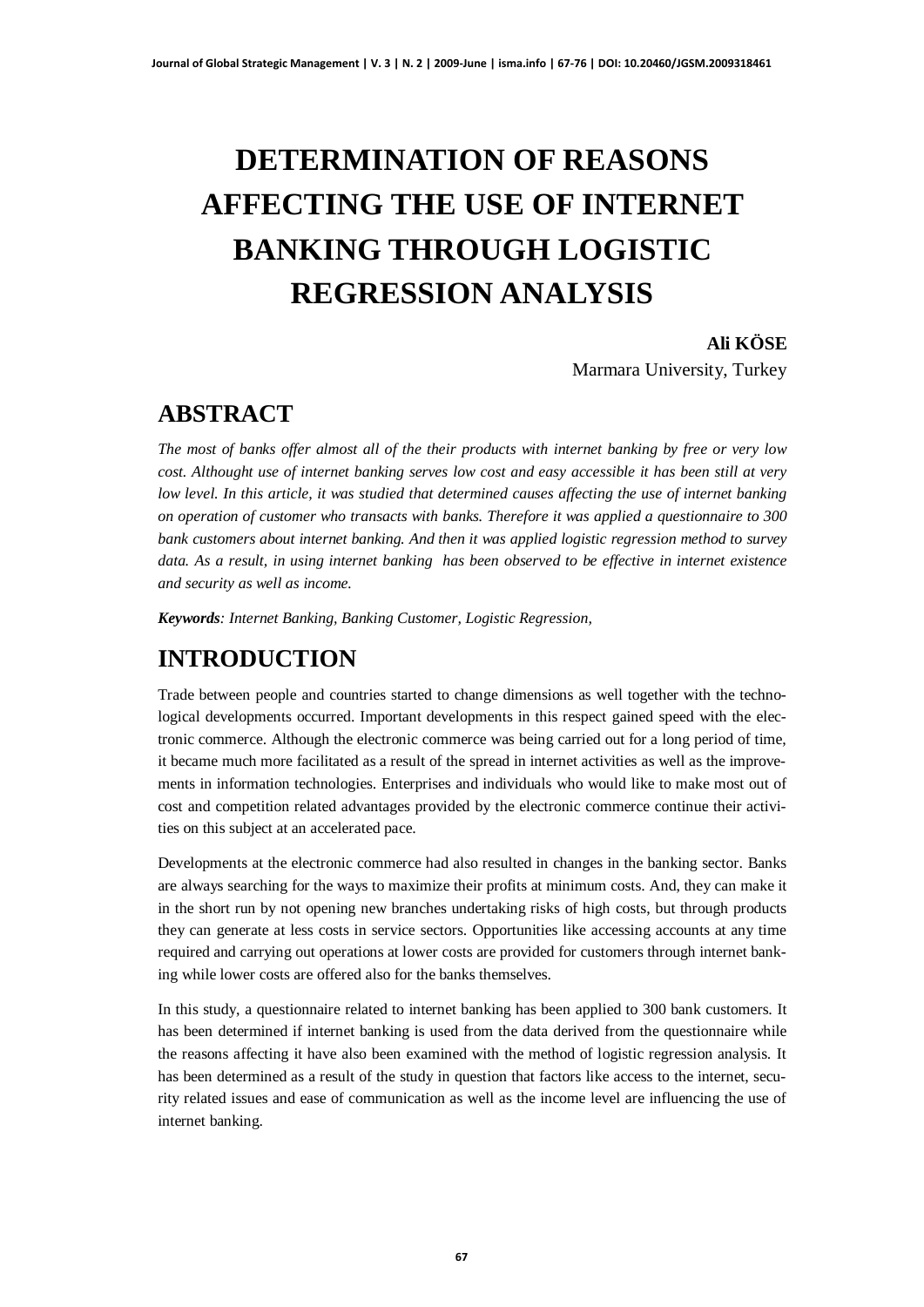# **INTERNET BANKING**

Banking operations have been much more facilitated today subject to the developments in technology and new channels for maximization of the profit have appeared owing to the minimization of costs and time risks. One of those important channels is the internet banking.

Internet banking is a system which provides banking services over the internet without any need of place and time (Timur, 2006;22).

Developments in the informatics technology have created new opportunities for the banking sector. Banks then started to provide their ATM, phone banking and internet banking services respectively in line with the developments in technology.

Internet banking system has attracted the attention of the banks in a very short period of time and became an advanced banking element in the field of competition between the banks. Willing to provide easier and faster services to their customers, banks are making profits as well in this way while presenting their services over the internet.

Internet banking has appeared towards the end of especially 1990s. And, banks started to provide their customers the chance of accessing their accounts in the internet environment by making use of various systems of security in the process of development. A bank's customer is able to access to his accounts in a secure manner using the security systems available and carry out almost all of the required operations by himself in a secure internet environment established between him and the bank (Timur, 2006;22).

Internet banking has become an attractive method for banks to be used in the field of obtaining market related information, delivering banking services to its customers in a quick way and increasing its services to its customers.

For the banks there are disadvantages incorporated in internet banking as well besides its advantages. Especially the branchless banking service has advantages like fast 24-hour service, low cost, competitiveness and gaining new customers while the most important disadvantage incorporated in that is its high initial cost.

On the other hand, banks are not able to make profits from internet banking operations for a long period of time after its implementation under intensive conditions of competition available in the market today.

But, banks will undergo a decrease in their competitive powers in the sector if they will not make that investment. Provision of security, confidentiality and social confidence plays an important role in the success of the internet banking which has a wider use among younger population equipped with higher levels of education and grown hand to hand with the technology.

Internet banking has provided some advantages also for the customers besides the ones on behalf of the bank itself. Each customer having a computer and an internet connection may carry out all his operations for 7 days a week and 24 hours a day in the internet banking environment with the exception of withdrawing and depositing cash. Customers are having benefits with regard to the comfort and speed as well as the cost aspects of services they purchase when they are making use of the internet banking environment. In addition to that, there are also services like billing and monthly payments provided over the internet. Customers making investments have even the chance of getting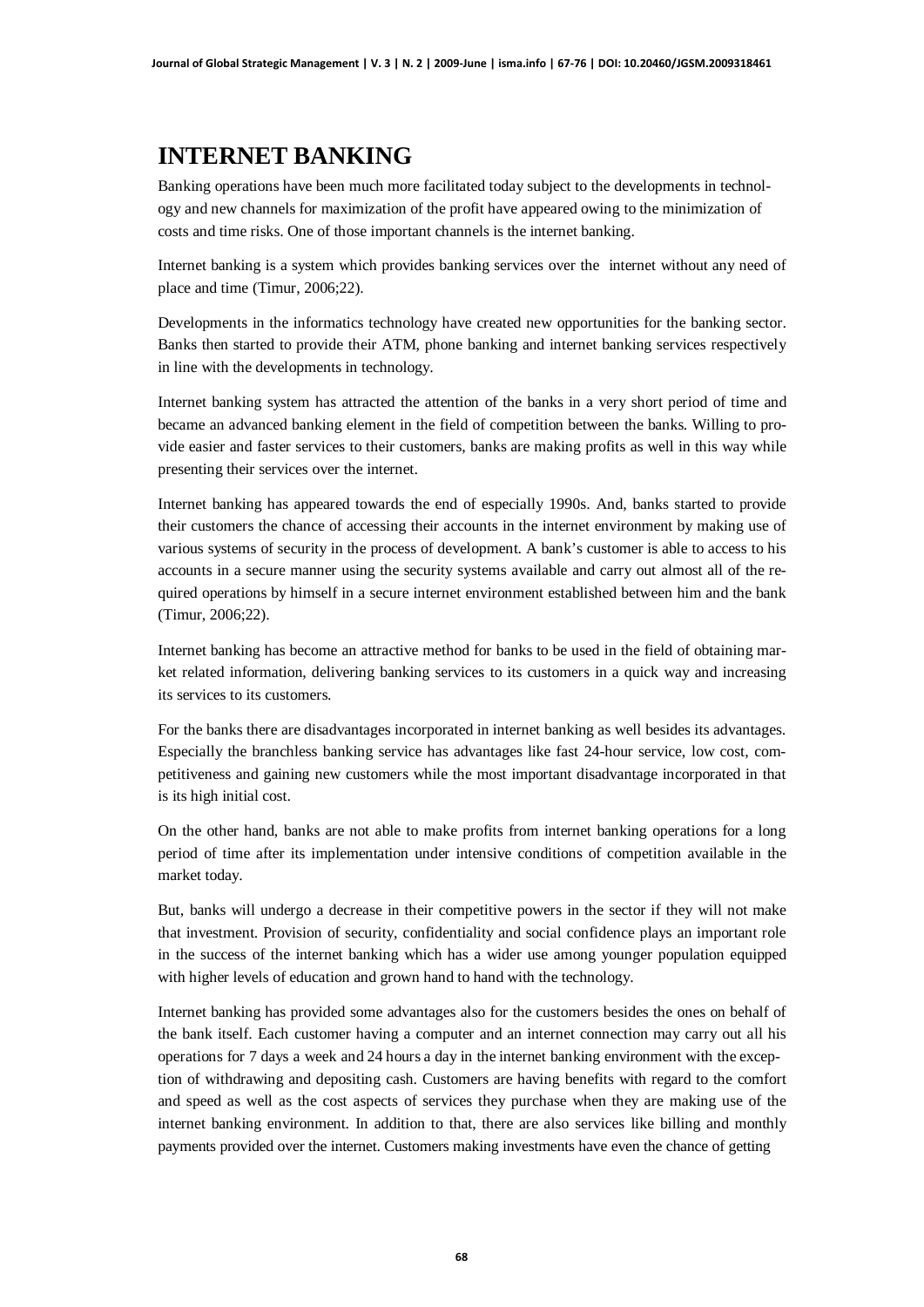higher rates than branches when they would like to manage their money in term deposit accounts using internet banking.

As a result of all the above-mentioned, customers gain important advantages with respect to time, cost and comfort related issues when they use the means of ATM, phone and internet banking in their operations without the need for visiting the branch (with the exception of special cases).

But, this service creates disadvantages for some customers besides its advantages provided for many of them. Some customers are not acquainted with computers while some other are looking at internet banking with suspicious eyes in a fear to have their individual information be stolen by third parties.

Information indicating numbers of customers using the internet banking services and numbers of operations made in this respect for 26 banks providing such services in Turkey with respect to the period 2006-2008 are given in Table 1 and Table 2.

| Year | Individual | Individual<br>$(\%)$ | Corporate | Corporate $(\% )$ | Total     |
|------|------------|----------------------|-----------|-------------------|-----------|
| 2006 | 2.803.482  | 0.88                 | 373.222   | 0,12              | 3.176.704 |
| 2007 | 3.795.627  | 0.89                 | 478.737   | 0,11              | 4.274.364 |
| 2008 | 4.613.670  | 0.89                 | 555.459   | 0,11              | 5.169.129 |

**Table 1. Internet Banking Customer Numbers**



**Figure 1. Internet Banking Customer Numbers (%)**

Figure 1. for numbers of customers indicate the number of active customers as of the period 2006- 2008; and, the rate of individual customers using internet banking among the total population of customers utilizing internet banking services has a constant level of 89% while the rate of corporate customers is 11% as per the years involved in the study.

**Table 2. Internet Operations Numbers**

| Year | Non-Financial<br>Operations* | Non-Financial<br>Operations (%) | Financial<br>Operations | Financial<br>Operations<br>(% ) | Total   |
|------|------------------------------|---------------------------------|-------------------------|---------------------------------|---------|
| 2006 | 243.441                      | 0.83                            | 48.653                  | 0,17                            | 292.094 |
| 2007 | 150.371                      | 0.72                            | 58.826                  | 0.28                            | 209.197 |
| 2008 | 230.428                      | 0,77                            | 67.190                  | 0.23                            | 297.618 |

\* Non-financial operations are comprised of the ones like credit card and supplementary card applications, loan applications, regular payment instructions, bill payment instructions and other non-financial operations.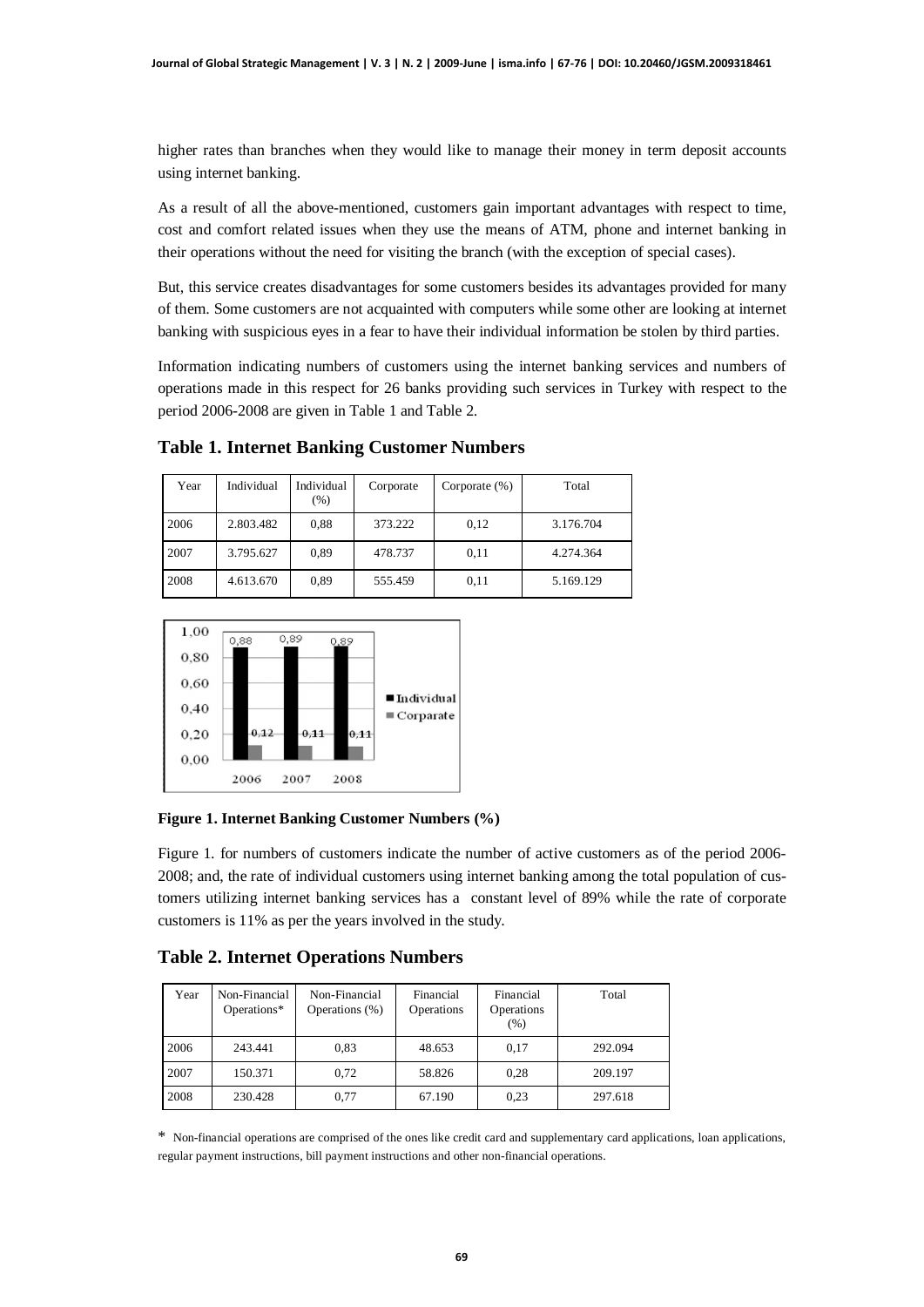It is seen when operations over the internet are examined for the specified period that the average rate of non-financial operations is 77% while the rate of financial operations for the period is at a level like 23% (Figure 2).



**Figure 2. Internet Banking Operation Numbers (%)**

#### **LOGISTIC REGRESSION ANALYSIS**

Multi-variable statistical analysis methods are used very frequently in various sectors like education, health and finance and provide important contributions in obtaining research findings. Incorporating purposes like reduction in dimensions, determination of relations and classification together with various assumptions (like normality, common covariance, etc.) in general; methods of multi-variable statistical analysis provide basically the interpretation and implementation of research result.

Three of the methods used in the classification of observations in groups are the cluster, discriminant and logistic regression analyses. Number of clusters to which observations are to be assigned is unknown in cluster analysis while number of groups (clusters) are known in discriminant and logistic analyses; and, a discrimination model is obtained by making use of the data available and the assignment of new observations added to the cluster of data to groups becomes possible with the help of this model established. The discriminant analysis taking place among models mentioned above is the well-known and most frequently used one and it incorporates heavier assumptions. Logistic regression, on the other hand, is a model started to be frequently used in recent years. This method becomes an alternative to the discriminant analysis and crosstabs in cases of various deformations in assumptions (like normality and having common covariances); and, it provides an ease of use in the case the dependent variable is discrete variable including binary (like 0,1) or more than two category (polychotomous) as it does not incorporate the normality assumption. Furthermore, the flexibility and easily interpretable nature of the model, in mathematical point of view, obtained from the analysis increases the interest to this method (Tatlıdil, 1992; 225).

Logistic regression analysis is an extension to the multi-regression analysis technique in cases where the dependent variable is categorical. Logistic conversion is the natural algorithm of the rates of success and failure odds. Taking into consideration the logistic conversion of success state probability (p) as a correlation function within the framework of a generalized linear model,  $X_i$ 's express the independent variables and logistic model is obtained as shown below (Oğuzlar, 2005;22).

$$
Ln\left(\frac{P}{1-P}\right) = Z = \sum_{k=0}^{P} \beta_k X_k
$$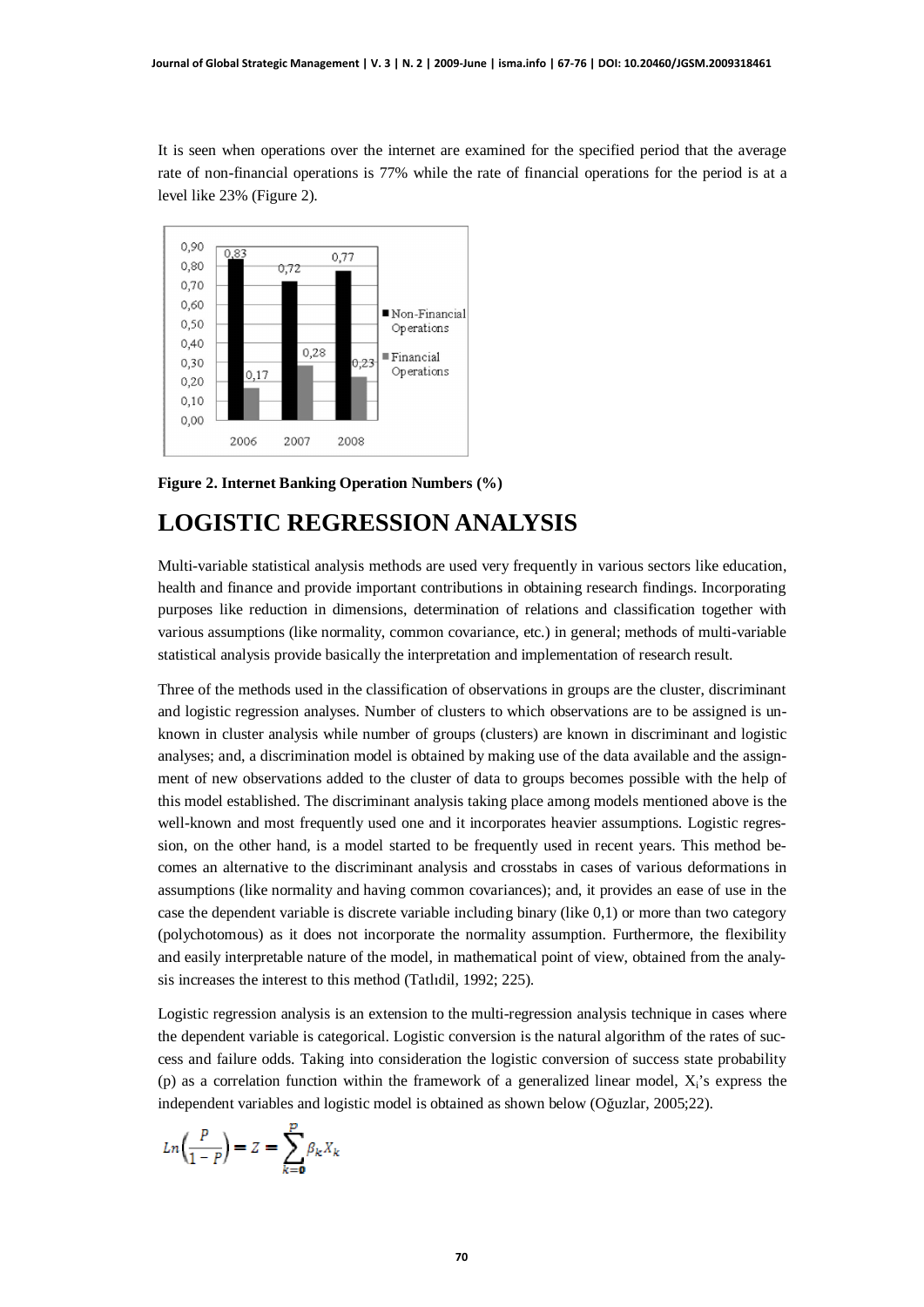When the test, generally the Wald test, for the parameters of the logistic model is evaluated, the Chi-Square test is used for the model which is based on the method of maximum likelihood principle in order to test if the data are well represented in the theoretical model; in other words, to determine the model's suitability for the purpose (Altas, Giray, 2005; 19, Bircan, 2004; 190, Ege, Bayrakdaroğlu, 2007; 8, Oğuzlar, 2005; 23).

After tests made for model parameters, goodness-for-fit test is assessed for purposes of determining the model to explain the dependent variable in the best way possible. The Hosmer-Lemeshow test is used for testing the goodness for fit. In the next stage, the model's strength to explain is determined using the Nagelkerke  $\mathbb{R}^2$  statistics and interpretations of parameters obtained through logistic regression analysis are made in the last stage by evaluating the correct percentage of classification (Kalayci, 2005; 292).

## **LITERATURE**

Adaptation of customers to the system is more important in the widespread use of the internet banking than adaptation of banks to this system. Studies made recently in this subject started to get concentrated more on customers in this subject while researchers in many studies carried out in the past were more involved in the bank related issues.

According to a study made by Sciglimpaqlia and Ely (2002), there were questions comprising of demographic characteristics like gender, age, income status and educational status as well as the issues like transfer costs, bill payments and credit activities asked in the questionnaire which were sent by mail to customers of six branches. Chi-square and probit model has been used for questionnaire analyses. Findings of the study has shown that 32.9% of customers was preferring to use internet banking due to its time saving nature while banks were losing their customers as they are making their operations through internet banking.

In the survey made by Usta (2005) on the reasons for consumers not using internet banking through a questionnaire form sent to mail addresses of 5000 individuals; demographic variables like genders, ages, monthly incomes and marital and educational statuses have been examined besides other variables like not being aware of benefits from internet banking, operation costs and the resistance to change as well as the difficulties of using it, lack of access to computers and the internet, lack of need to use it and negligence to subscribe. Questionnaires have been analyzed in accordance with the chi-square independence test and consumers believing that internet banking is insecure have taken the first rank in the classification.

Broderick and Vachirapornpuk (2002), on the other hand, have made a research study about the customer's role on the service quality in internet banking. The data used in this study were the ones previous used by other researchers and a draft model has been generated by combining elements derived and enlarged from other studies. It has been determined after studies made that there are five basic elements were effective on the service quality perceived. These elements have been determined as the customer's service expectation, the image and prestige of the service organization, service setting screens, real service fulfillment and customer participation.

Eriksoson and Nilsson (2006) have sent survey questions to 9000 bank customers during their survey on the reasons for preferring internet banking among the self service technologies in use and they have received 1831 replies to their questions. It has been revealed after survey results that the period of use of internet banking and the income levels were effective in using internet banking.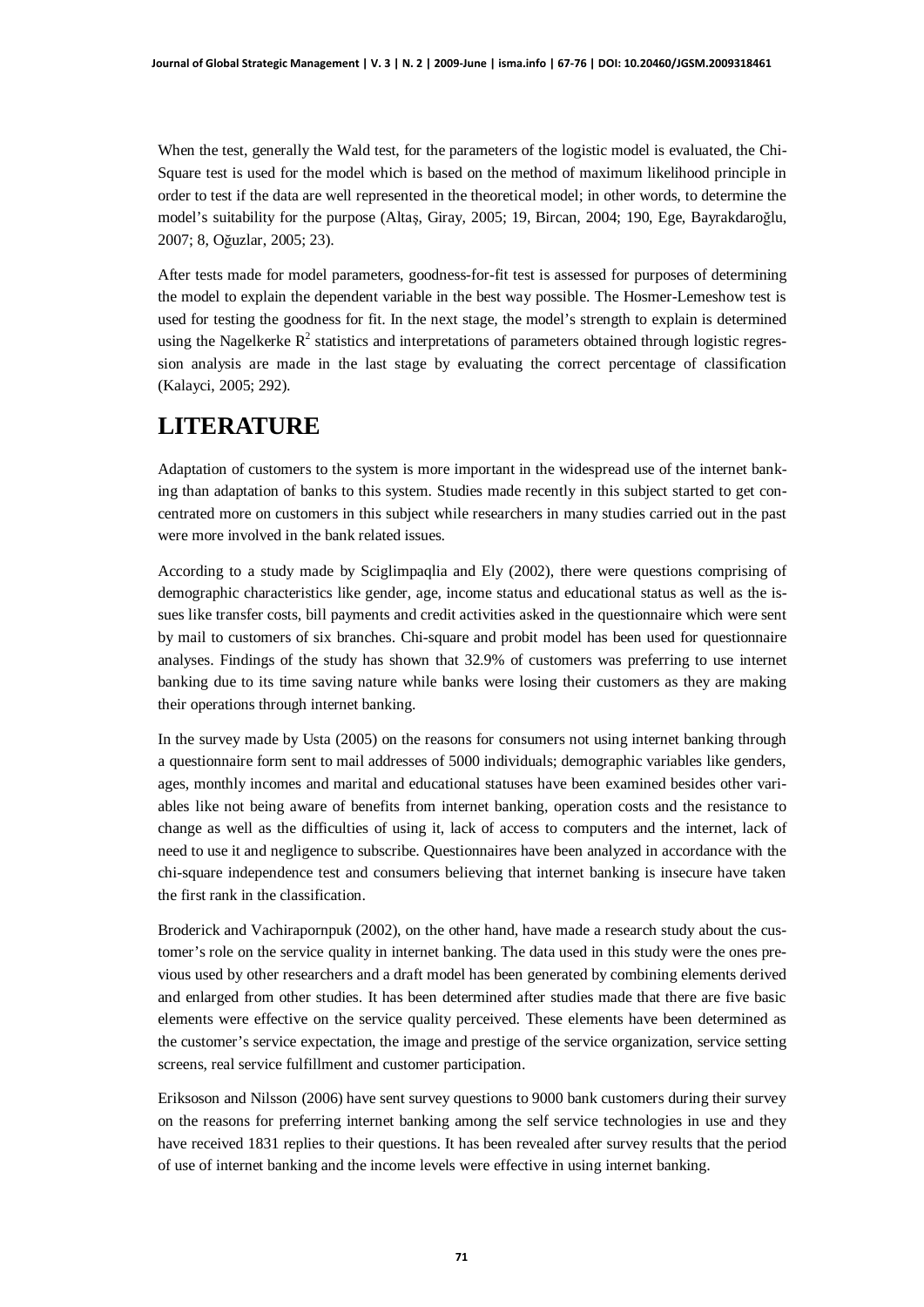Korkmaz and Gövdeli (2004), on the other hand, have examined the role of education in the use of alternative distribution channels. Chi-Square and F tests have been used in the study and survey results have revealed that the frequency of bank customers visiting branches were decreased due to the existence of alternative channels, but they were hesitating in using those channels as a result of their insufficient level of knowledge.

The experiences and perceptions of customers with regard to internet banking have been examined in the research study made by Mäenpää, Kale, Kuusela and Mesiranta (2008) in which they have studied users' experiences depending on the increase in the use of internet banking worldwide actively in a fast pace. The study has been implemented in a survey carried out in Finland with the participation of 300 persons using internet banking actively and useful information has been collected with regard to the development of internet banking services as well as the marketing strategies for internet banking. The adoption of low-cost strategies in internet banking services for customers using investment services have been suggested in the study while it has also been stated that there is a need for implementation of more attractive strategies when it comes to younger customers as well as the ones with lower income levels.

# **ANALYSIS**

A survey covering 300 bank customers has been conducted in the first stage of implementation where they are asked if they are using internet banking and reasons incorporated thereof. Taking into consideration the data obtained in the survey conducted for purposes of determining those reasons, the logistic regression analysis has been used to specify positive and negative reasons influencing the internet banking. According to the findings obtained in the survey, variables affecting the internet banking have been determined as the income status, access to the internet available in the house or workplace, ease of communication, reliability issues and difficulties in the access.

Examining the Omnibus values testing the significance of variables taking place in the model in the initial stage of logistic regression (Table 3), it has been determined that it is a suitable model obtained in the sixth step having a significance of 5%.

|        |              | Chi-    |       |
|--------|--------------|---------|-------|
|        |              | Square  | Sig.  |
|        | Step         | 9,381   | 0,002 |
| Step 6 | <b>Block</b> | 193,851 |       |
|        | Model        | 193,851 |       |

**Table 3. Omnibus Tests of Model Coefficients**

The Hosmer-Lemeshow test has been applied to determine the goodness for fit in the model and results shown in Table 5 have been reached as a measure of the said model's effectiveness. It has been decided that the model is compatible with the data in consideration of the  $H_0$  hypothesis stating that there is no lack of compatibility in the model according to the results obtained.

#### **Table 4. Model Summary**

| -2loglikelihood  | 202.572 |  |  |
|------------------|---------|--|--|
| Nagelkerke $R^2$ | 0.649   |  |  |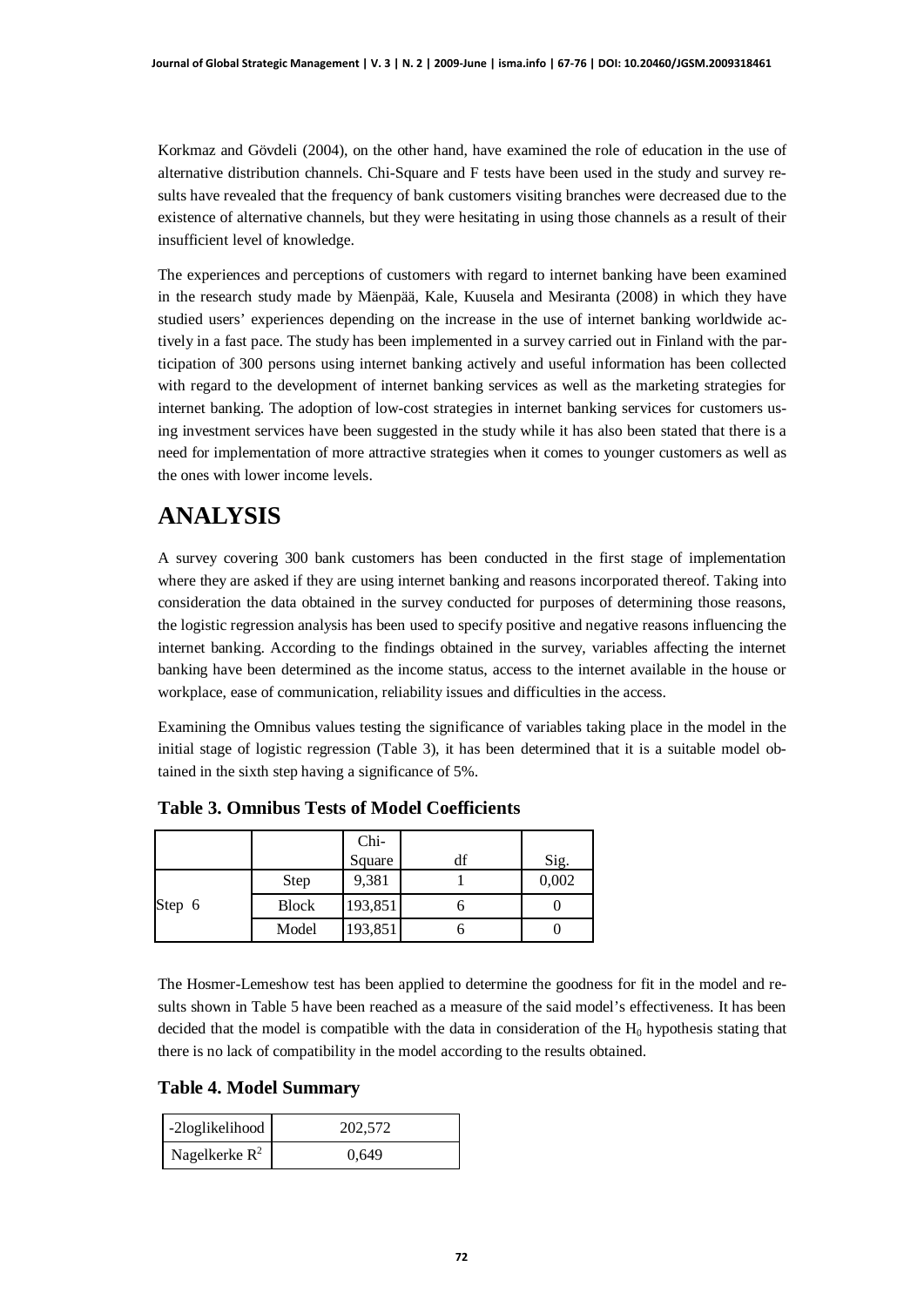|        | Chi-<br>Square | df | Sig.  |
|--------|----------------|----|-------|
| Step 1 | 79,290         | 2  | 0,000 |
| Step 2 | 76,993         | 5  | 0,000 |
| Step 3 | 31,708         | 8  | 0,000 |
| Step 4 | 10,887         | 7  | 0,144 |
| Step 5 | 11,129         | 8  | 0,194 |
| Step 6 | 9,728          | Ջ  | 0,285 |

**Table 5. Test of Hosmer-Lemeshow**

Looking at the relation between dependent and independent variables taking place in the model, it is observed that the existing variables explain 64.9% of the relationship (Table 4). According to the results obtained, accurate classification rate of the model has been determined as 86,4% at the end of the sixth step (Table 6).

**Table 6. Classification Table**

|          |                    |     | Predicted             |     |            |
|----------|--------------------|-----|-----------------------|-----|------------|
|          |                    |     | Use internet banking? |     | Correct    |
| Observed |                    |     | No                    | Yes | Percentage |
|          | Use<br>internet    | No  | 89                    | 23  | 79,50%     |
|          | banking?           | Yes | 18                    | 170 | 90,40%     |
| Step 6   |                    |     |                       |     |            |
|          | Overall Percentage |     |                       |     | 86,40%     |

On the other hand, looking at Table 7 where coefficients and significance levels of variables taking place in the model, in this respect is decided that 6 variables taking place in the logistic regression model are statistically significant in accordance with the Wald test. In this case, the logistic regression model obtained in the sixth and last step is established as follows taking into account the data given in Table 7.

L=ln  $(P/(1-P))$ =2,760+0,863X<sub>IL</sub> -1,137X<sub>IAH</sub> -1,976X<sub>IAW</sub> +0,842X<sub>EC</sub> -0,535X<sub>II</sub> -0,582X<sub>DAI</sub>

or

 $P/(1-P) = e^{2,760+0,863X}$  -1,137X -1,976X +0,842 -0,535X -0,582X<br>IAH IAW XEC II DAI

| $X_{II}$ :         | Income Level                     |
|--------------------|----------------------------------|
| $X_{IAH}$ :        | Internet Access at Home          |
| $X_{IAW}$ :        | Internet Access at the Workplace |
| $X_{EC}$ :         | Ease of Communication            |
| $X_{II}$ :         | Insecurity over the Internet     |
| X <sub>DAI</sub> : | Difficulty in Access to Internet |
|                    |                                  |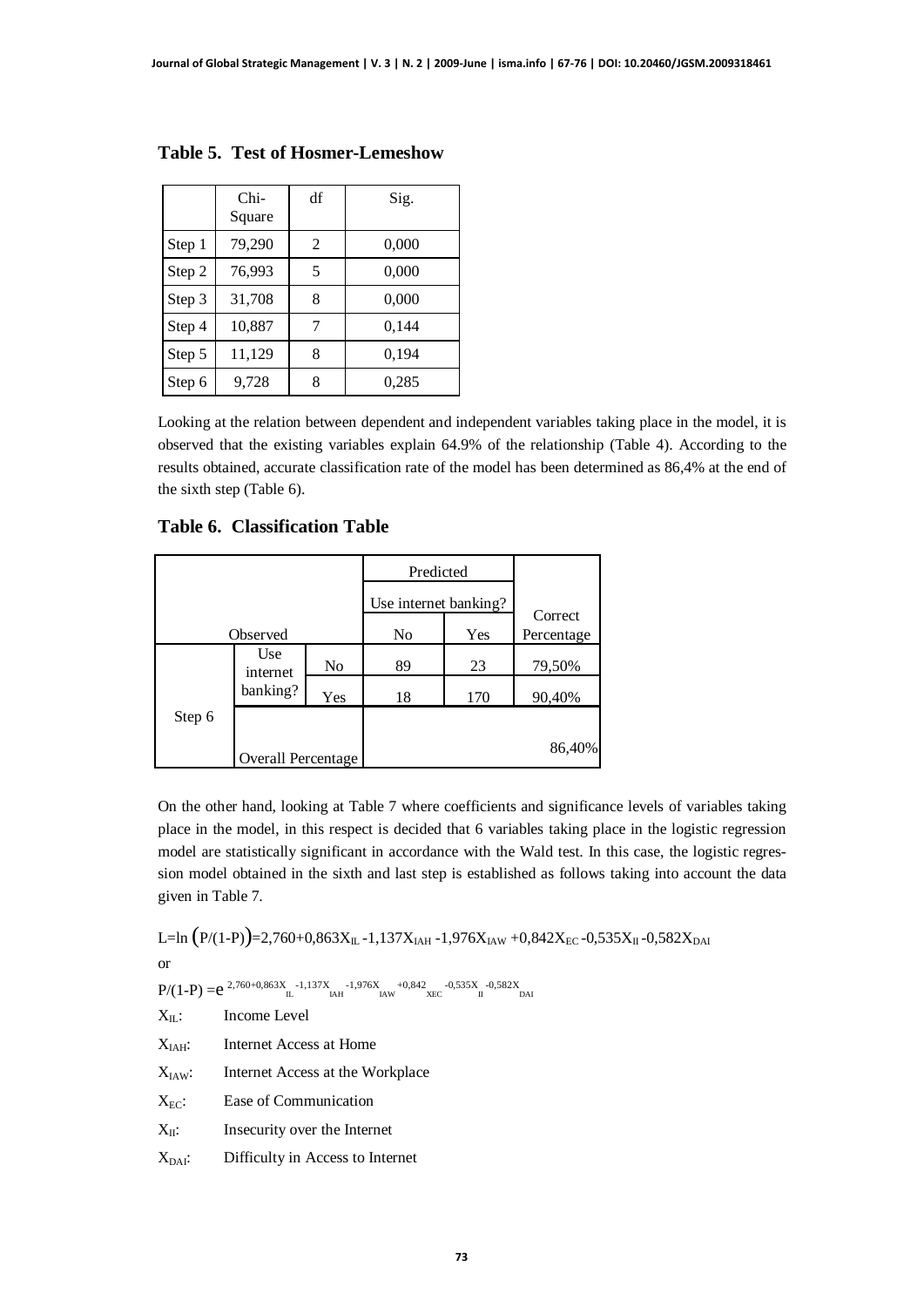Looking at Exp(B) values shown in Table 7, it has been observed that one unit of increase in the income and communication variables causes increases of 2.370 and 2.322 units respectively in the rate of superiority while variables related to access to internet at home/workplace, insecurity and difficulty of access to internet result in decreases like 0.321, 0.139, 0.586 and 0.559 respectively in the rate of superiority.

|        | Variables      | R        | <b>SE</b> | Wald   | df | Sig.           | $Exp(\beta)$ |
|--------|----------------|----------|-----------|--------|----|----------------|--------------|
| Step 6 | $X_{GD}$       | 0,863    | 0,236     | 13,367 |    | $\overline{0}$ | 2,37         |
|        | $X_{E1}$       | $-1,137$ | 0,375     | 9,211  |    | 0,002          | 0,321        |
|        | $X_{II}$       | $-1,976$ | 0,432     | 20,888 |    | $\overline{0}$ | 0,139        |
|        | $\rm X_{1L}$   | 0,842    | 0,203     | 17,18  |    | $\overline{0}$ | 2,322        |
|        | $X_{G\hat{U}}$ | $-0.535$ | 0,171     | 9,742  |    | 0,002          | 0,586        |
|        | $X_{EZ}$       | $-0,581$ | 0,181     | 10,265 |    | 0,001          | 0,559        |
|        | Constant       | 2,76     | 1,418     | 3,791  |    | 0,052          | 15,799       |

#### **Table 7. Statistics of Model Variables**

# **CONCLUSION**

Internet banking has developed in a fast pace and become a channel today where almost all the banks are providing services to their customers.

In this study, 300 bank customers have been asked in a survey first if they are using internet banking and then information has been obtained on the reasons for using or not using such means. Efforts have been spent to find out the reasons affecting the use of internet banking by the implementation of logistic regression technique on the data obtained in the survey.

According to the results of logistic regression model, 6 variables have been found to be statistically significant and the capability of 6 variables in the model to explain the model itself has been found to be around 65%. On the other hand, it has also been determined that the suitable model has accurately classified the data at a high rate like 86,4%.

It has been found out that there are six important factors affecting the use of internet banking at the end of the analysis. Those are; income level, access to internet at home and workplace, ease of communication, insecurity over internet and difficulties in the access.

According to parameter results obtained through the logistic regression model; there is a positive relationship between the income level as well as ease of communication and the rate of superiority. In this case, improvements in the income level and ease of communication result in the increase in the use of internet banking. On the other hand, a negative relation has been determined between other existing variables and the rate of superiority. Thus, improvements in factors like access to internet at home and workplace, insecurity incorporated and difficulties in such access reduce the use of internet banking.

It is estimated that the negative relationship in relation with the access to the internet at home arises from insufficient security in internet connections available at home. There is also a negative relation with regard to the access at workplaces, although it is not at a high level like the access at home. One of the reasons for this is the lack of time due to intensive workloads incorporated at workplaces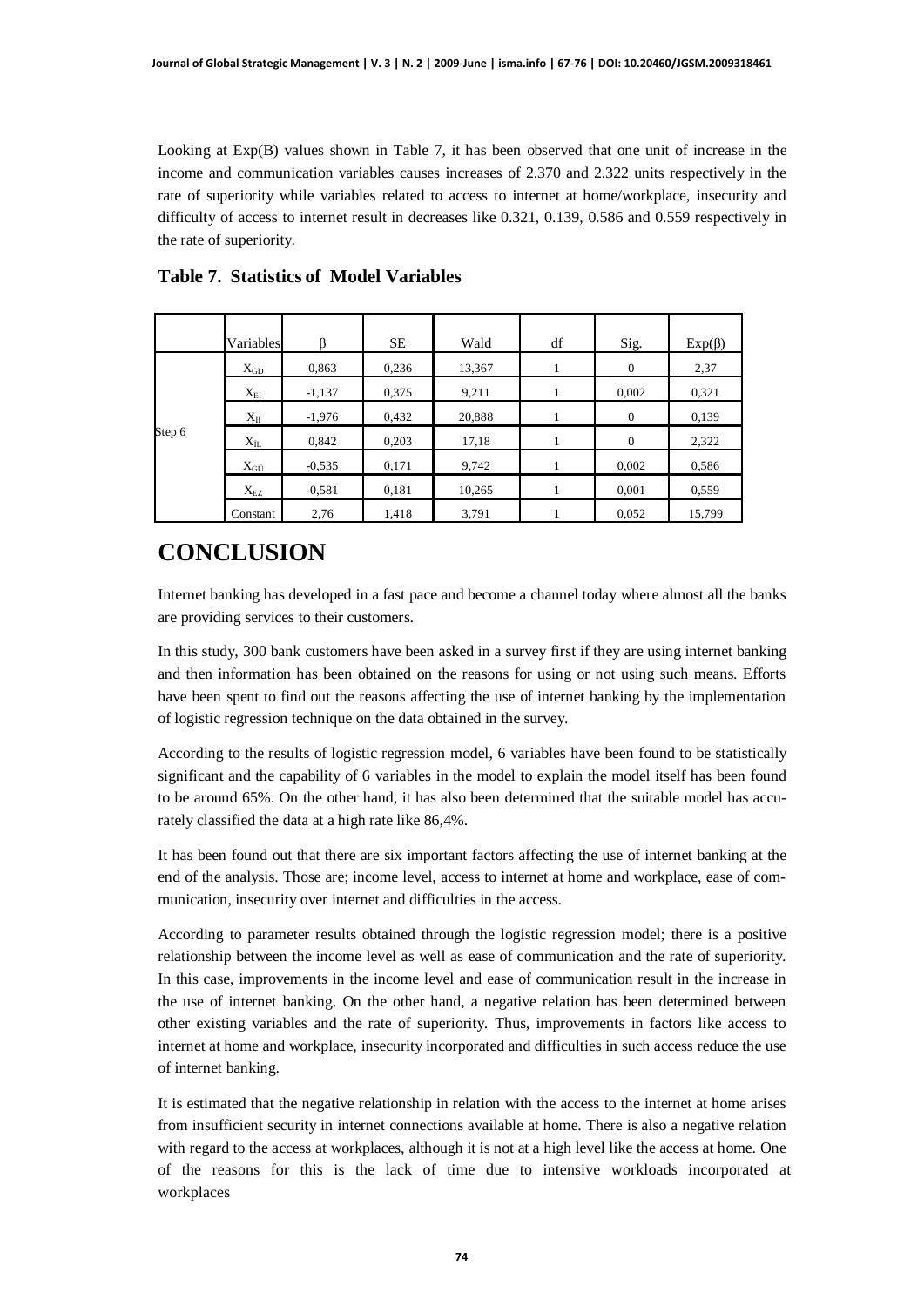while private works not allowed in working hours as a result of workplace policies may constitute another reason in this respect. It has been observed that the reason for internet banking used at workplaces being in a less negative relationship compared to internet banking operations made at home is arising from the belief that internet security is better at workplaces than connections established at home.

With regard to the insecurity over the internet, on the other hand, adverse opinions of users on internet security reveals the negative relation between the use of internet banking and the insecurity issues although the banks act in a sensitive manner in this subject. Moreover, difficulties experienced by users in accessing the bank's web pages and/or their accounts constitute another factor adversely affecting the use of internet banking.

In the direction of the findings available, banks must give the highest priority to their groups of high income levels in order to increase their internet banking customers while also getting concentrated on providing ease of operations over the web as well as advertisement policies emphasizing the ease of operations in this respect. In addition, they have to develop their security systems related to the access to internet banking continuously in line with the technological innovations and provide the ease of access at the highest level possible at the same time in order to prevent losses in their customers.